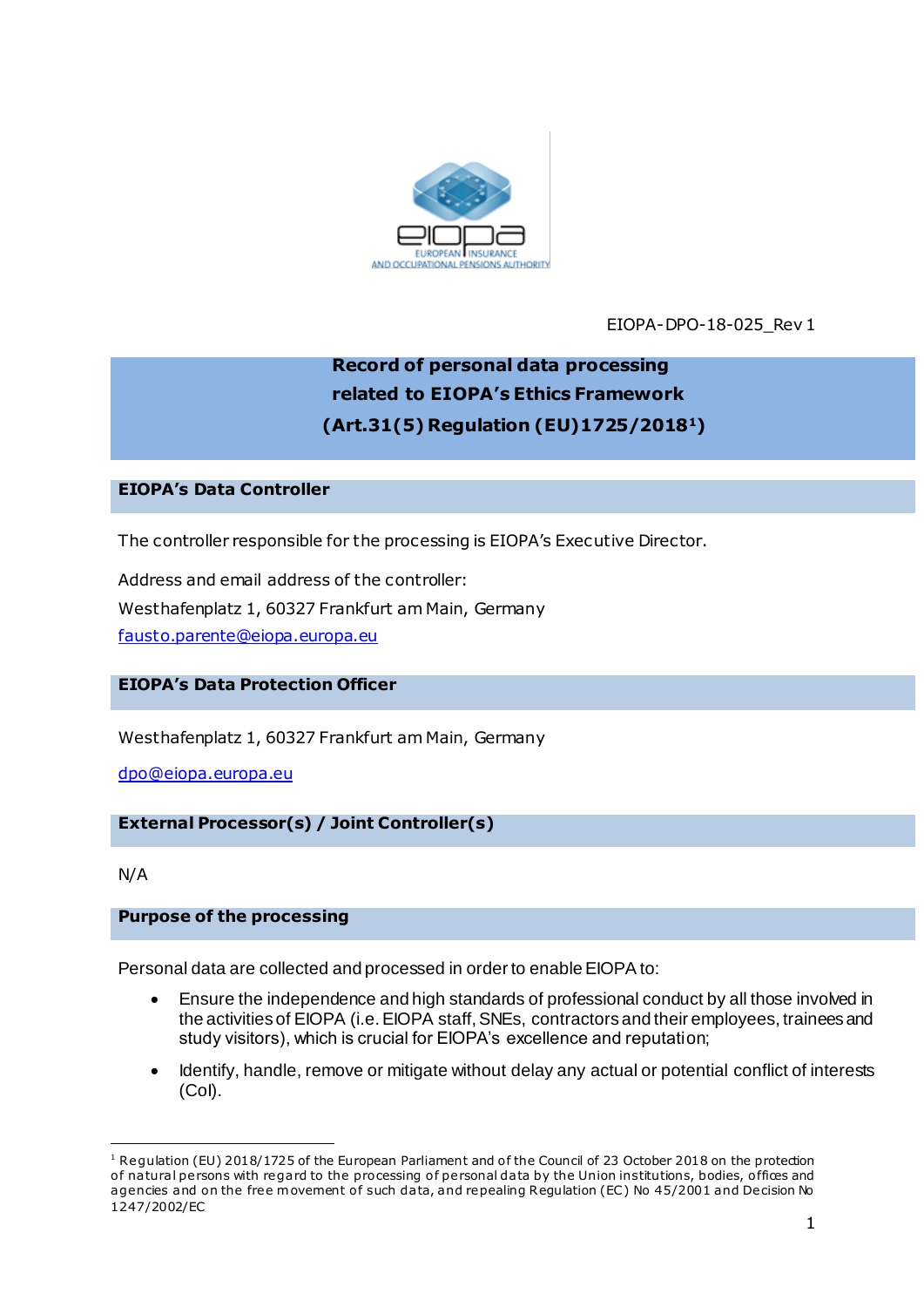## **Categories of data subjects & Personal data collected**

The personal data processed are the ones provided by the data subjects in the Declarations they submit to the Appointing Authority and the Ethics Officer in fulfilment of their obligations provided in EIOPA's Ethics Rules, mainly through declaration forms.

#### **Recipients of personal data**

The personal data collected could be disclosed to:

- The Appointing Authority (Executive Director);
- The Ethics Officer (E.O.);
- The Assistants of the E.O. and the Appointing Authority;
- Line Managers and Team Leaders (where relevant);
- The Joint Committee (where relevant);
- The Advisory Committee on Conflict of Interests (ACCI);
- EIOPA's HR Unit:
- EIOPA's Internal Audit Service as well as EIOPA's legal team and external lawyers;
- Regarding EIOPA's Chair and Executive Director: in addition to the E.O. and his/her Assistant, the Senior Legal Counsel, one dedicated member of the Management Board and one of the Board of Supervisors (together the ACCI);
- Also, if appropriate, access will be given to the European Ombudsman, the Civil Service Tribunal, the European Court of Auditors and the European Anti-Fraud Office (OLAF).

Declarations of interests of EIOPA's Chairperson and Executive Director are available on EIOPA's website.

## **Transfer of personal data to a third country or international organisation. If so, to which ones and with which safeguards?**

No personal data are sent to a third country or an international organisation in the context of this processing activity.

#### **Retention period**

For temporary, contract agents and seconded national experts, 5 years after the discharge of the last budgetary year in which they worked for EIOPA.

For on-site consultants, interim staff and trainees, 5 years after the discharge of the last budgetary year in which they were involved in EIOPA activities.

In case of a legal challenge, the above dates shall be extended to two years after completion of all relevant proceedings.

#### **Technical & organisational security measures taken**

Several technical and organisational measures have been adopted in order to ensure the optimum security of the documents and personal data collected. More precisely:

- Dedicated folders on EIOPA's internal document management system (ERIS) and outlook where only relevant persons have access on a need-to-know basis.
- Paper folders kept in a lockable cupboard with similar limited access rights.